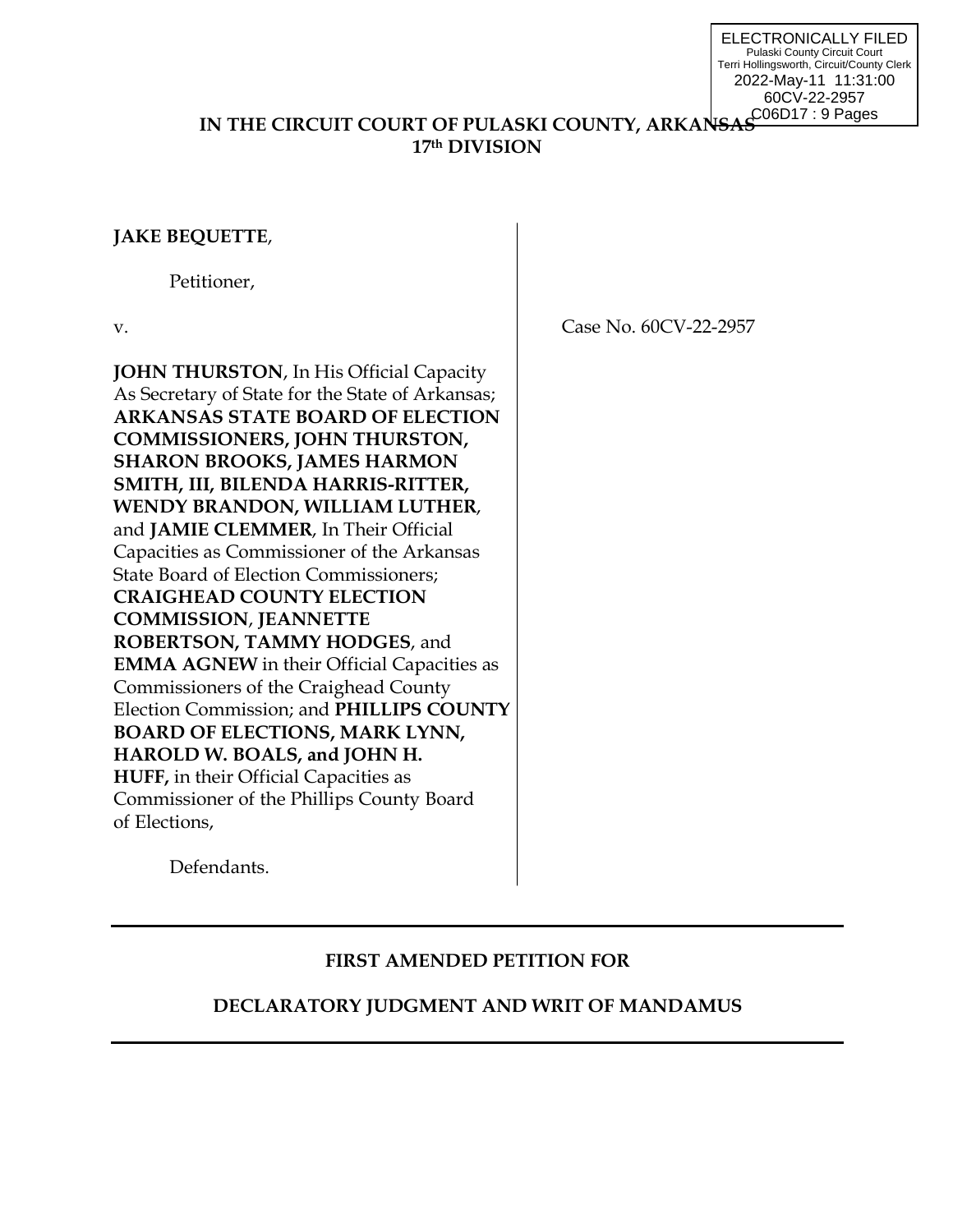COMES NOW the Petitioner Jake Bequette and for his First Amended Petition against Defendants John Thurston, in his official capacity as Secretary of State for the State of Arkansas; Arkansas State Board of Election Commissioners, John Thurston, Sharon Brooks, James Harmon Smith, III, Bilenda Harris-Ritter, Wendy Brandon, William Luther, and Jamie Clemmer in their official capacities as Commissioners of the State Board of Election Commissioners; Craighead County Election Commission, Jeannette Robertson, Tammy Hodges, and Emma Agnew in their official capacities as Commissioners of the Craighead County Election Commission and, the Phillips County Board of Elections, Mark Lynn, Harold W. Boals, and John H. Huff in their official capacities as Commissioners of Phillips County Board of Elections, alleges as follows:

#### **INTRODUCTION**

1. This is a declaratory judgment action brought by Jake Bequette, a Republican candidate for the office of U.S. Senator from Arkansas, to remedy all Republican Primary Election Ballots in Arkansas to correctly identify Mr. Bequette as "Jake Bequette" as opposed to "Jack Bequette" in all counties in which this name identification error appears.

2. On May 9, 2022, early voting began in this year's Primary Election.

3. On that same date, in response to a report from a concerned Craighead County voter who noticed a discrepancy on his ballot, Mr. Bequette's campaign learned for the first time that Republican Primary Election Ballots in Arkansas had misidentified him as "Jack Bequette" instead of correctly identifying him "Jake Bequette." Mr.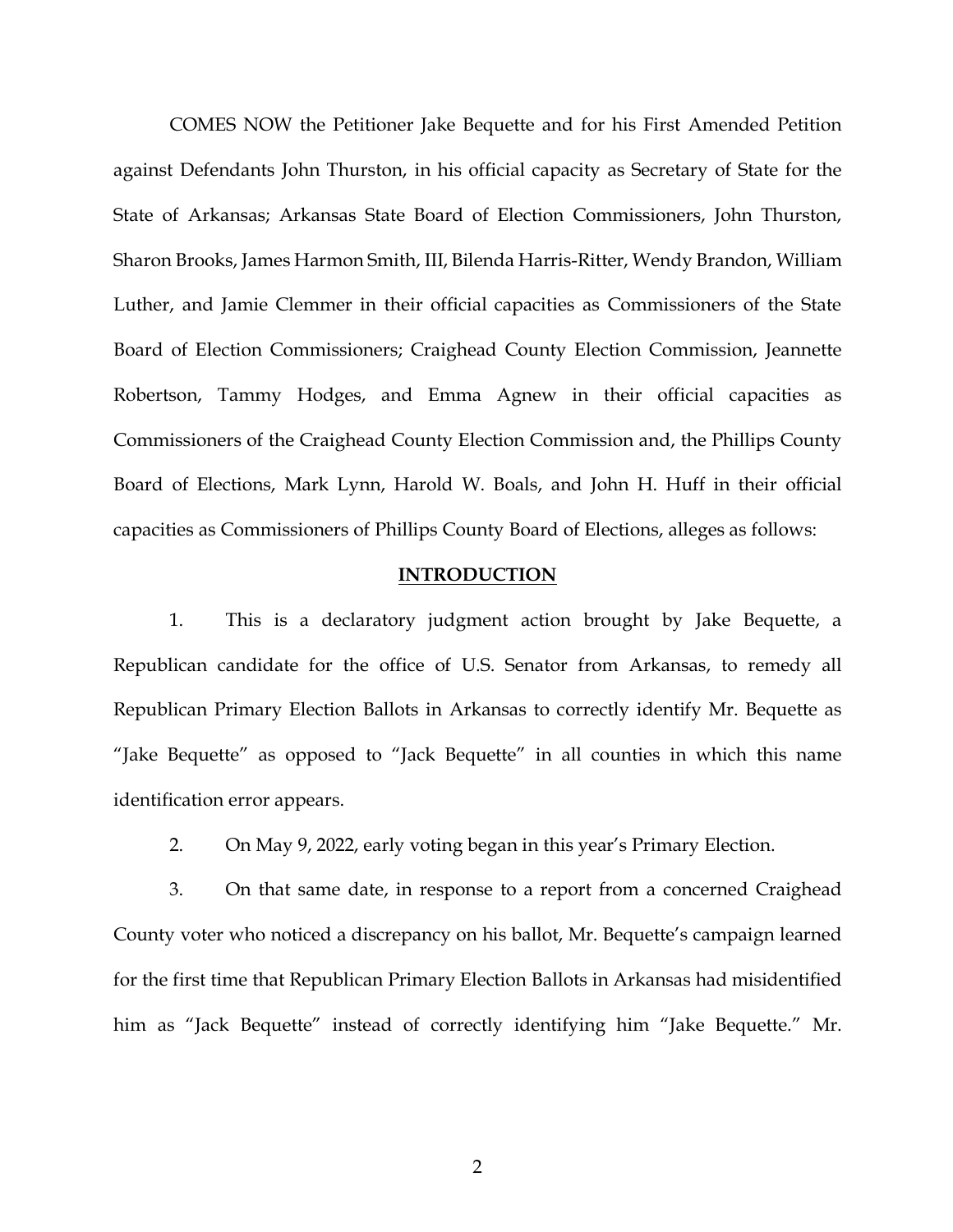Bequette's campaign then immediately alerted the Craighead County Election Commission of this critical error.

4. In response, Craighead County Election Coordinator, Jennifer Clack reported to Mr. Bequette's campaign that the Commission was aware that the ballots erroneously identified Mr. Bequette as "Jack Bequette" on the Official Ballot for the Republican Primary Election in that county. Ms. Clack also said that she believed other counties had the same name identification error.

5. Moreover, Ms. Clack shockingly reported that this name misidentification error had been reported to the Craighead County Election Commission on April 28, 2022 by the Secretary of State, but neither Mr. Bequette, his campaign, or the state's voters received any notification at all from either the Secretary of State or the Commissioners in Craighead County of this critical ballot error in the nearly **two weeks** between when this error was discovered and when voting commenced.

6. Even more disturbing is that nothing at all was done to correct this error prior to the commencement of early voting on May 9, 2022, or even at a bare minimum, to notify Mr. Bequette and the affected voters of this error so that Arkansas's Republican voters know and correctly understand their voting options for U.S. Senate.

7. On May 10, 2022, the Secretary of State issued a public statement confirming Craighead County's error, and moreover, that Craighead County could have fixed Mr. Bequette's name on its ballots prior to early voting. Secretary Thurston also confirmed that Craighead County's commissioners were required by law to hold a public meeting to explain the error, give a solution, or explain why the error could not be fixed. Instead,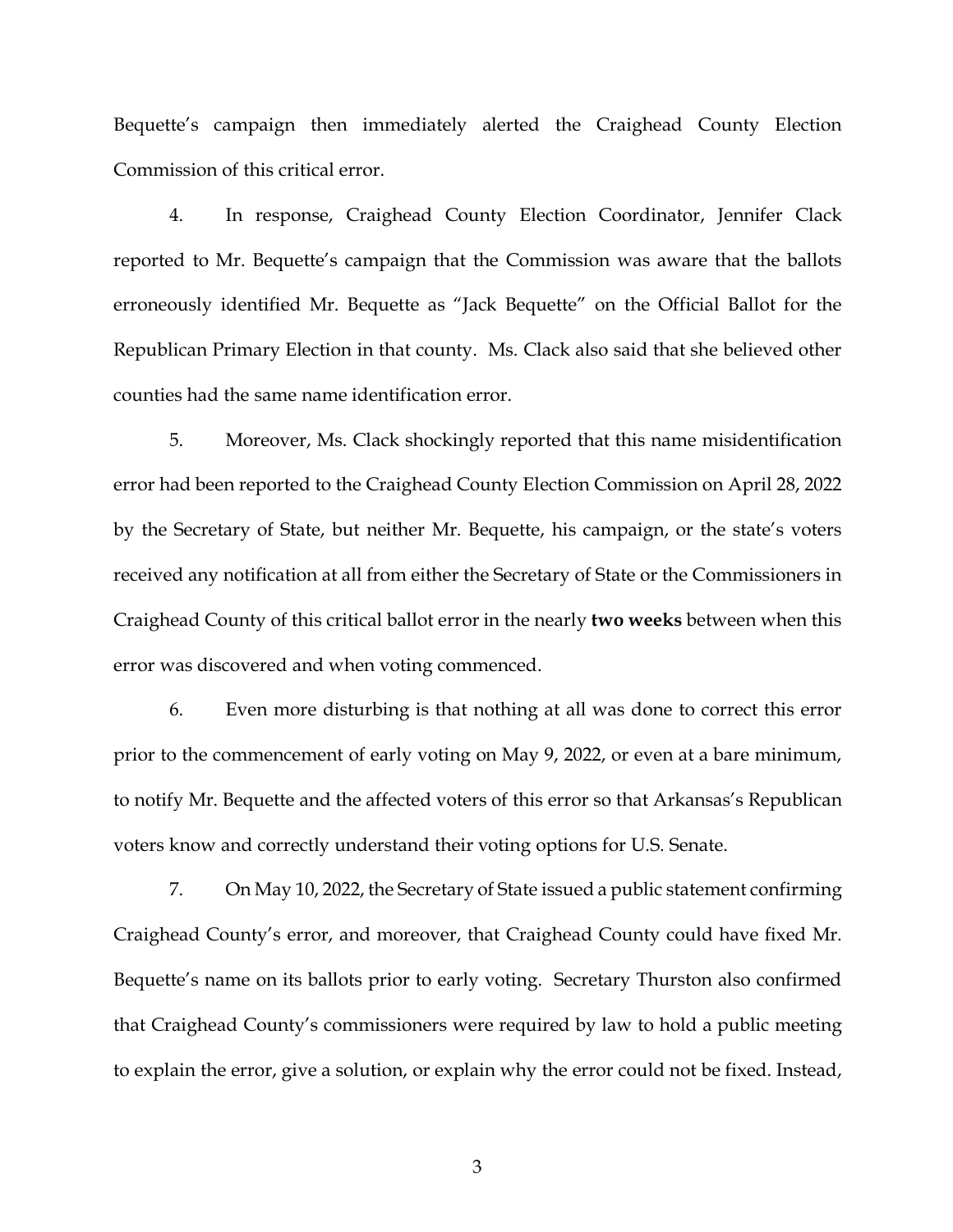the Craighead County Election Commission violated Arkansas law and chose to do nothing at all.

8. Further, within that same public statement, the Secretary of State also revealed that the office had known since May 6, 2022 that Phillips County's Republican Primary Ballot had also misidentified Mr. Bequette as "Jack Bequette", but Phillips County also chose not to have the required public hearing or even notify Mr. Bequette, his campaign, or the Phillips County electorate of its misidentification of Mr. Bequette on Phillips County's ballots.

9. This action is necessary to ensure that Arkansas voters will not be disenfranchised, but instead will have a free and fair opportunity to knowingly cast their vote for Jake Bequette in the Republican Primary for U.S. Senate.

### **JURISDICTION AND VENUE**

10. This Court has subject matter jurisdiction over this claim for declaratory judgment and relief under the Arkansas Declaratory Judgment Act, which is codified at A.C.A § 16-111-101, *et seq*.

11. Venue is proper in this County in that it involves defendants in their official capacities as state officers. A.C.A  $\S$  16-60-103 (2) and (3).

#### **PARTIES**

12. Petitioner Jake Bequette ("Petitioner" or "Mr. Bequette") is a citizen of Arkansas and a resident of Pulaski County.

13. Defendant John Thurston, is the duly elected Secretary of State and is sued in his official capacity as Secretary of State for the State of Arkansas.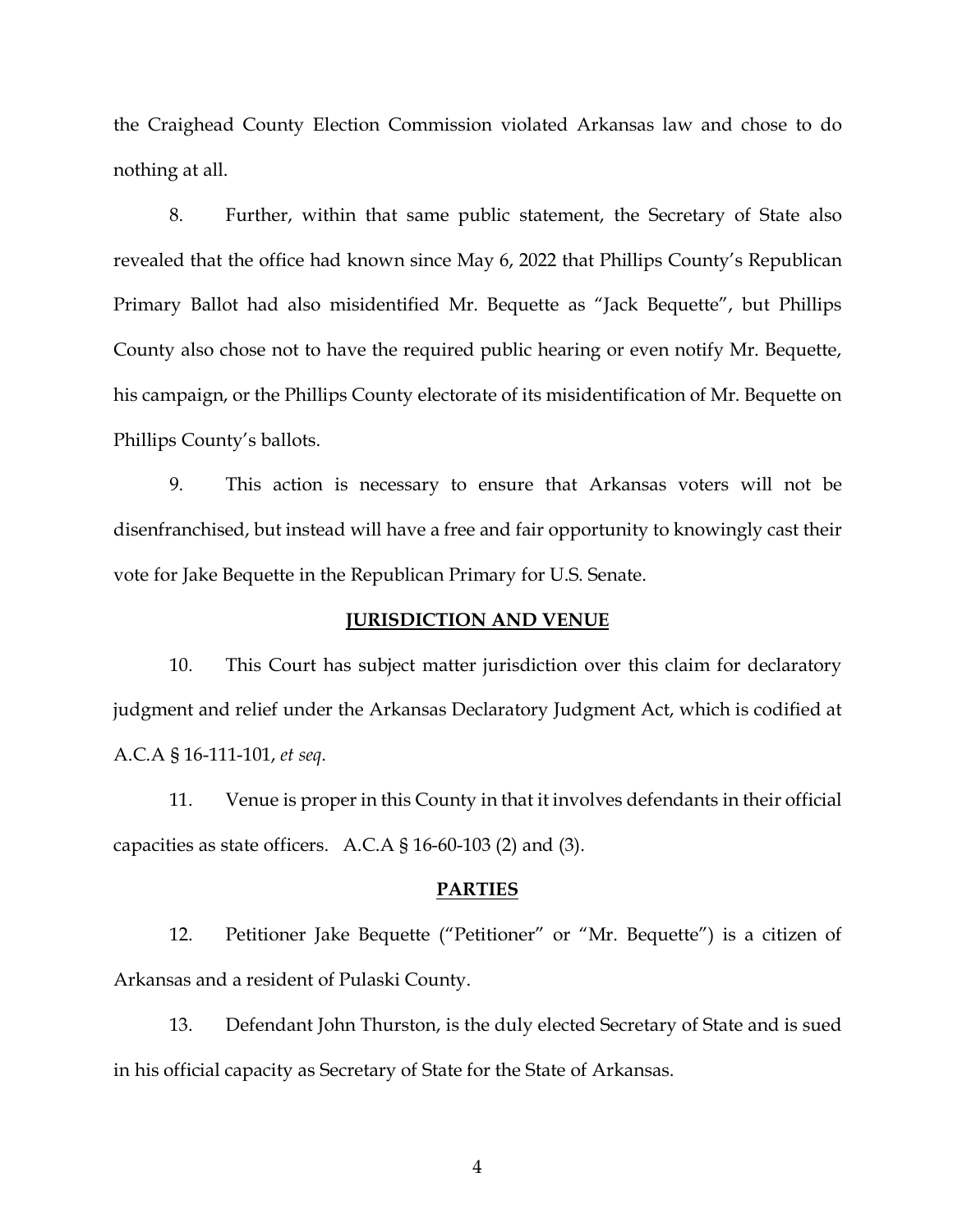14. Defendant Arkansas State Board of Election Commissioners, and its Commissioners John Thurston, Sharon Brooks, James Harmon Smith, III, Bilenda Harris-Ritter, Wendy Brandon, William Luther, and Jamie Clemmer are sued in their official capacities as Commissioners of the State Board of Election Commissioners.

15. Defendant Craighead County Election Commission, and its Commissioners Jeannette Robertson, Tammy Hodges, and Emma Agnew are sued in their official capacities as Commissioners of the Craighead County Election Commission.

16. Defendant Phillips County Board of Elections, and its Commissioners Mark Lynn, Harrold W. Boals, and John H. Huff are sued in their official capacities as Commissioners of the Phillips County Board of Elections.

#### **FACTUAL ALLEGATIONS**

17. Petitioner is a Republican candidate for U.S. Senate for the State of Arkansas.

18. Since at least April 28, 2022, all Defendants, including John Thurston as the Secretary of State have known that Official Ballots for the Republican Primary in Craighead County misidentified Mr. Bequette as "Jack Bequette," but the Secretary of State chose not to notify Mr. Bequette, his campaign, or the Arkansas electorate of the name misidentification error on the Official Ballots as related to Mr. Bequette and his candidacy.

19. Instead, it appears that on April 28, 2022, that persons within the Secretary of State's office merely sent an email to the Craighead County Election Coordinator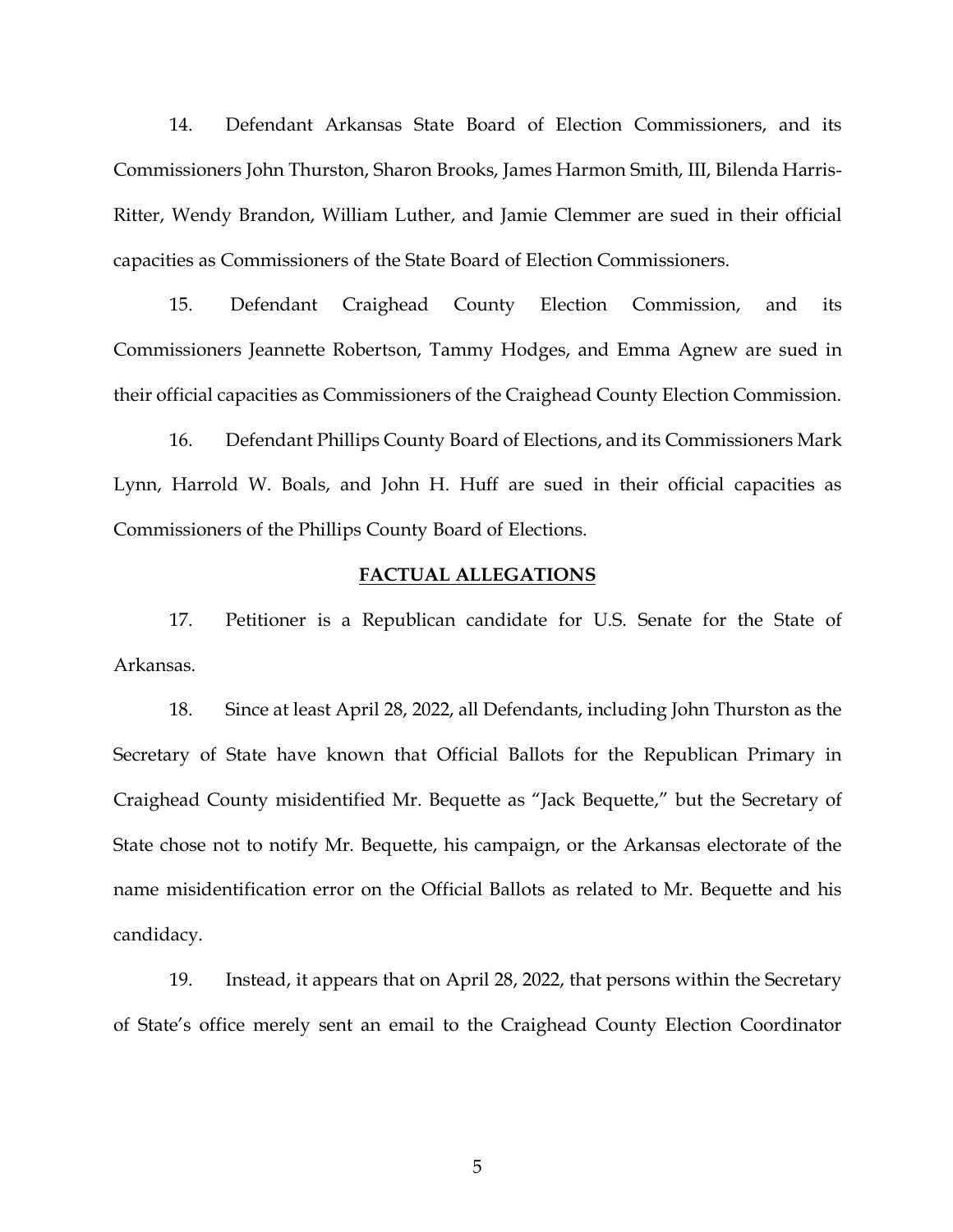Jennifer Clack and Craighead County Clerk, Lesli Penny, explaining the name identification error to them, and to them only.

20. The email also provided Ms. Clack with a "cut and paste" from A.C.A. § 7- 5-209 mandating that the County Election Commission hold a public meeting to announce the error, and further, immediately correct the error or show cause why the correction should not be done. At present, it does not appear that either the Craighead County Election Commission, or its Commissioners, ever held a public meeting to announce the error and provide the Secretary of State or the State Board of Election Commissioners the "show cause" element necessary to show why a correction could not be made before early voting began or thereafter.

21. At present, it is known the Republican Primary Official Ballots for Craighead County are in error because they misidentify Mr. Bequette as "Jack Bequette."

22. Craighead County places blame for the error on the Secretary of State and says its paper ballots were correct when submitted to the Secretary of State's office, but thereafter, its voting machines were programmed with the erroneous name. Further, Craighead County reports it cannot fix the machines to correct Mr. Bequette's name. On the other hand, the Secretary of State's office blames Craighead County for the error and states the County can reprogram the voting machines and fix Mr. Bequette's name.

23. By at least May 6, 2022, the Secretary of State also found that Phillips County had the same name misidentification error and also erroneously identified Mr. Bequette as "Jack" on its official Republican Primary Ballots. Neither Phillips County nor the Secretary of State informed Mr. Bequette or his campaign of this error either, and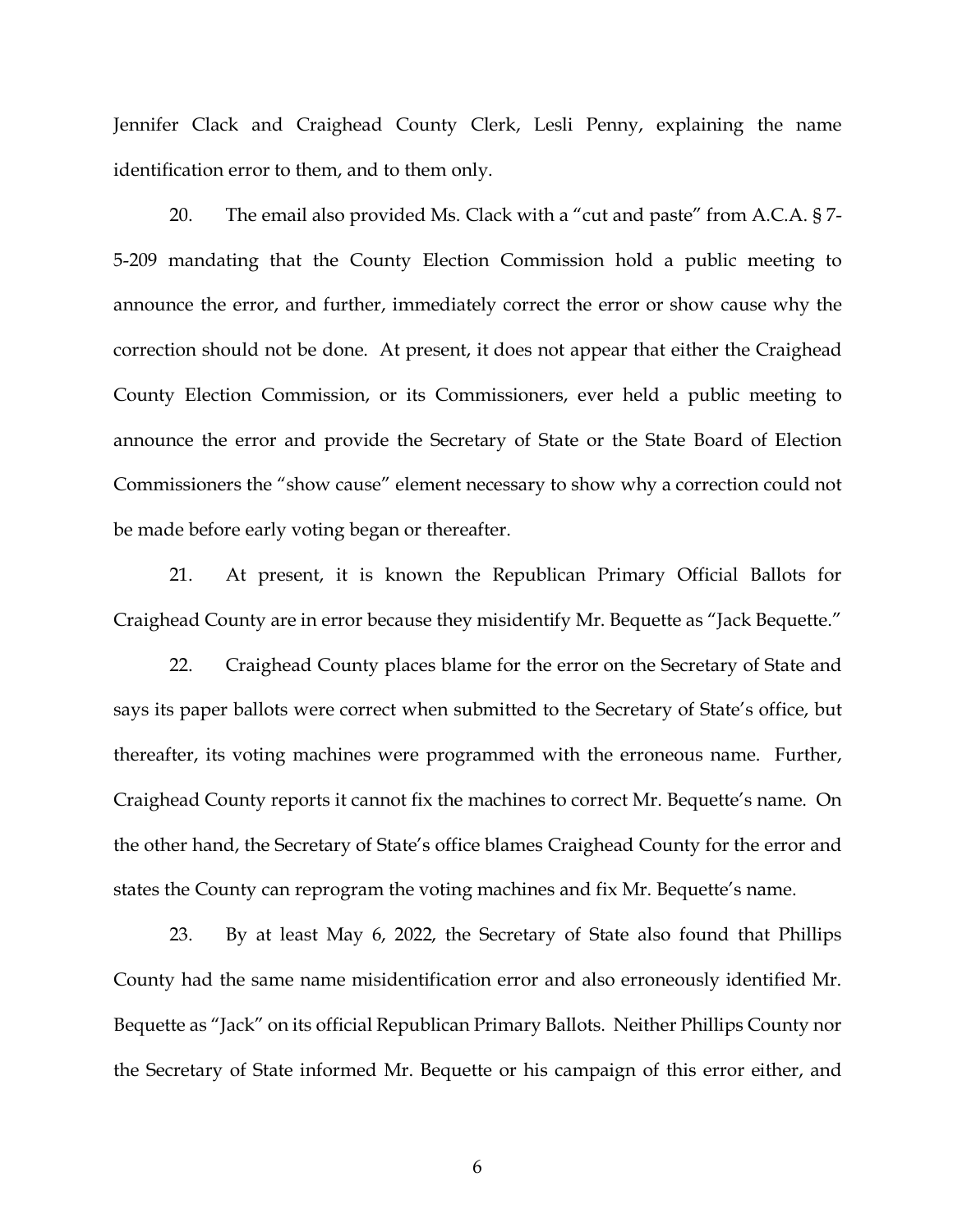moreover, the Phillips County Commissioners also failed to have a public meeting pursuant to A.C.A. § 7-5-209 to explain the problem or provide a solution. Instead, as with Craighead County, Phillips County chose to hide the error and thus created questions about the integrity of the voting process in at least these two counties, if not the entire State of Arkansas.

24. Petitioner reserves his right to amend this Petition as his investigation continues and to add additional county commissions and parties as necessary.

### **COUNT**

#### **DECLARATORY JUDGMENT AND SUPPLEMENTAL RELIEF**

37. Petitioner re-alleges and incorporate the paragraphs above.

38. The purpose of the declaratory judgment statutory scheme is to settle and afford relief from uncertainty and insecurity with respect to rights, status and other legal relations. A.C.A. § 16-111-102.

39. This court should issue declaratory judgment against the Arkansas Secretary of State and the other named Defendants finding that Petitioner has been misidentified in the Republican Primary Official Ballots.

40. This court should also declare that the Commissioner Defendants in both Craighead and Phillips counties and their respective Commissions violated A.C.A. § 7-5- 209 by choosing not to hold a public meeting to announce the errors and correct the error immediately or even show cause why the correction should not be done.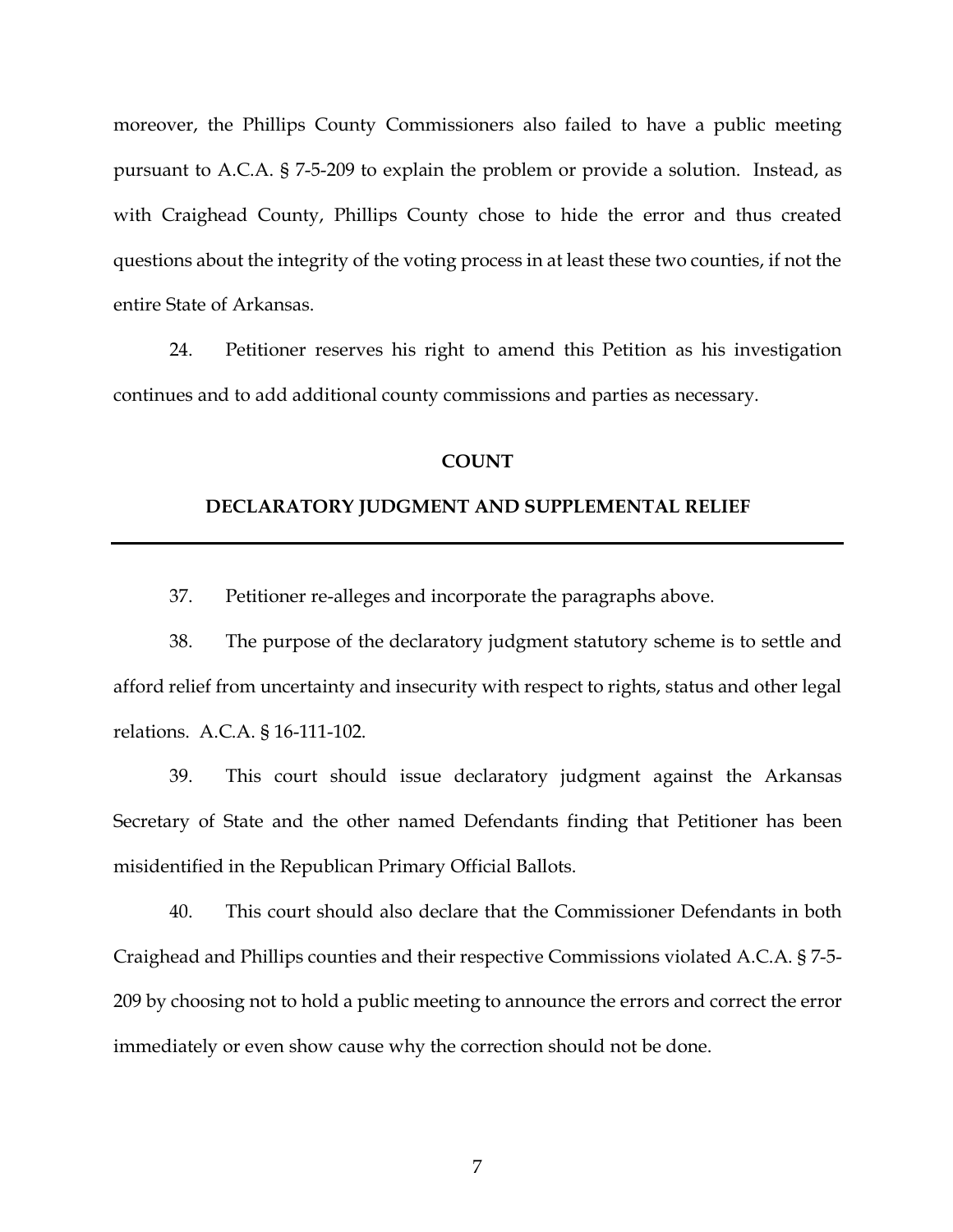41. Further, pursuant to A.C.A. § 16-111-108 this court should also provide immediate and emergency injunctive relief in the form of a Writ for Mandamus on behalf of Mr. Bequette and Arkansas voters by immediately ordering the Secretary of State, the State Board of Election Commissioners, the Craighead County Election Commission, the Phillips County Board of Elections, and all county election commissions in Arkansas to confirm the accuracy of their respective Republican Primary Official Ballots. Further, if an error as to Mr. Bequette's identification appears, to immediately correct the error and provide uniform statewide notice to all voters of the misidentification of Mr. Bequette in some of the state's Official Ballots.

### **PRAYER OF RELIEF**

WHEREFORE, Petitioner prays for entry of Declaratory Judgment on his behalf and for supplemental injunctive relief in the form of an immediate permanent injunction and Writ of Mandamus requiring the following:

a. Ordering the Secretary of State, the State Board of Election Commissioners, the Craighead County Election Commission and its Commissioners, the Phillips County Board of Elections and its Commissioners, and all county election commissions in the State of Arkansas to immediately correct their respective Republican Primary Official Ballots to the extent that Mr. Bequette is erroneously identified and immediately correct the error by accurately identifying him as "Jake Bequette;"